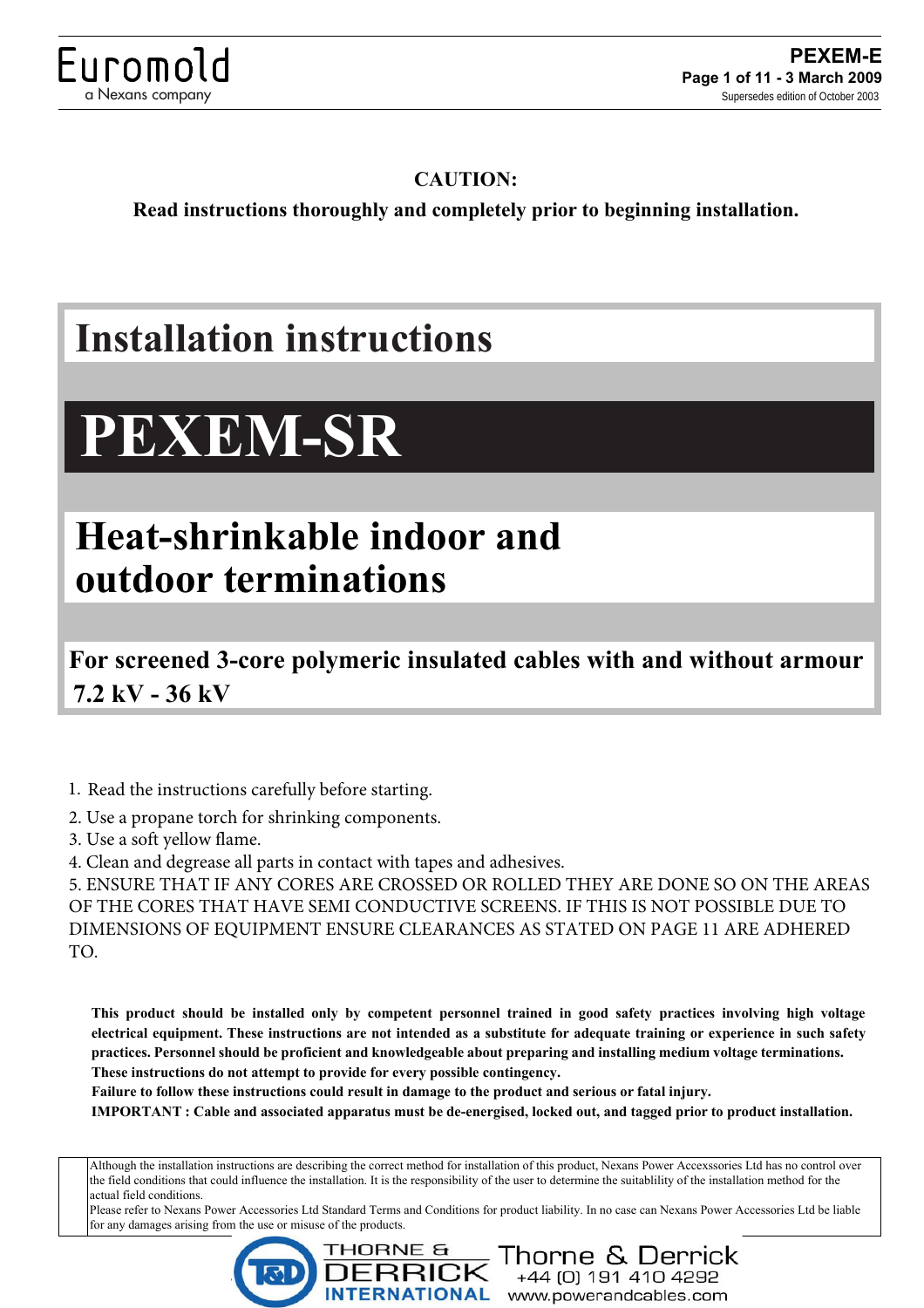### **A. Cable with copper tape screen**



| Highest voltage for cable<br>(phase/phase)<br>(kV) | <b>∴ *</b><br>indoor straight<br>connection<br>(mm) | l *<br>indoor crossed<br>connection<br>(mm) | $\star$<br>outdoor<br>(mm) | В<br>(mm) |
|----------------------------------------------------|-----------------------------------------------------|---------------------------------------------|----------------------------|-----------|
| 7.2                                                | 250                                                 | 450                                         | 450                        | 210       |
| 12                                                 | 300                                                 | 450                                         | 450                        | 210       |
| 17.5                                               | 350                                                 | 500                                         | 500                        | 295       |
| 24                                                 | 450                                                 | 500                                         | 500                        | 295       |
| 36                                                 | 600                                                 | 700                                         | 700                        | 440       |

\*L = min. length required. The actual length will be determined by the overall geometry of the equipment and type of gland used.

Termination of armour will be dictated by the equipment parameters and the type of gland used ( if any ).

- 1. Remove the outer cable sheath according to the dimension  $L + X (L = \text{see table}, X = \text{depth of the cable lug barrel} + 5 \text{ mm}).$
- <sub>1.1</sub> Remove bedding tape and filler. Clean the cable sheath over a distance of 70 mm and apply one layer of red thermoplastic sealing tape (with 50% overlap).
- 2. Remove each metal tape screen at dimension B (See table). Use wire binder or other equivalent method.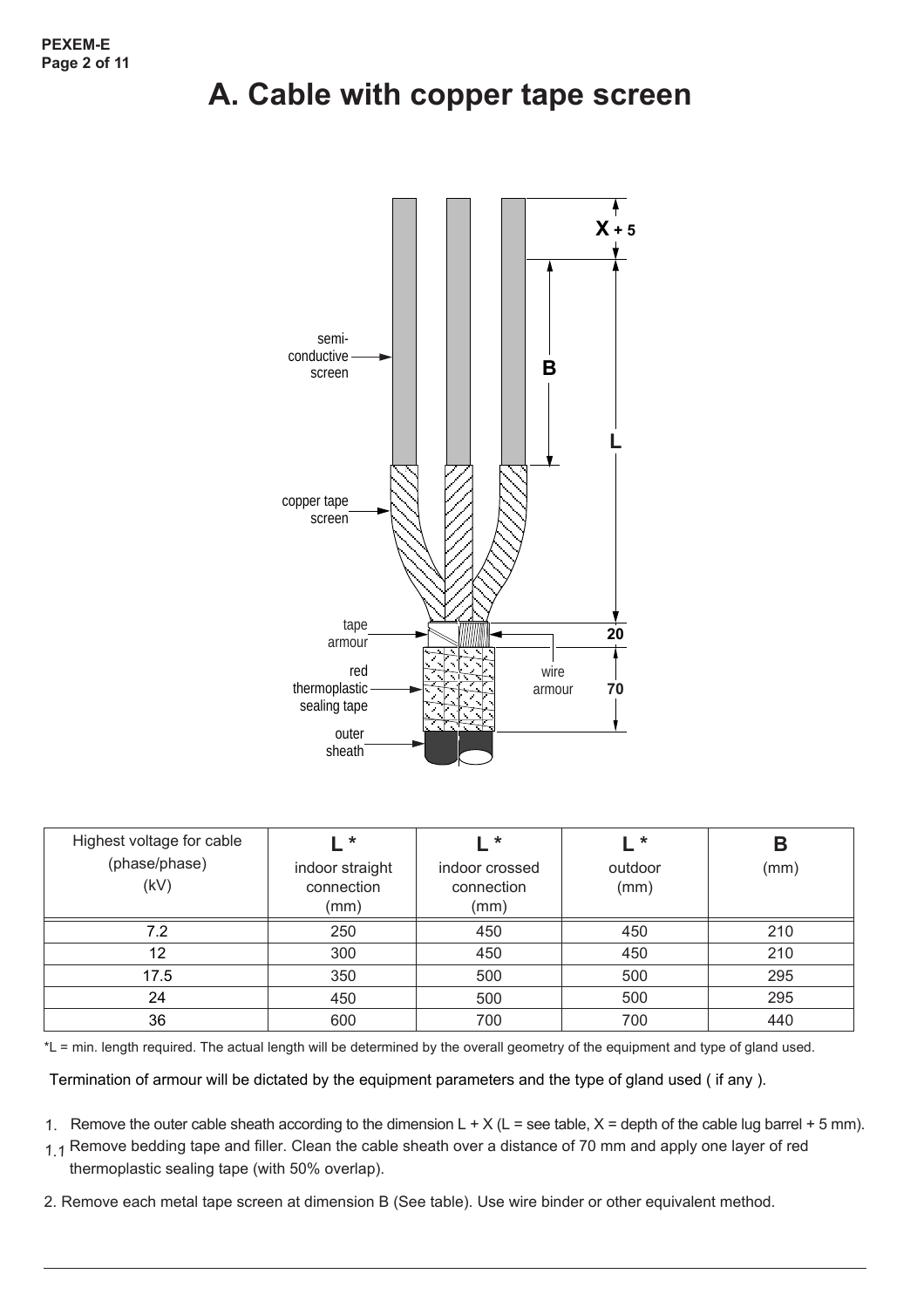

### 3. Removal of the outer semi-conductive screen

3.1 Easy strip semi-conductive screen :

-Remove the semi-conductive screen with a suitable tool to a point 20 mm above the copper tape screen without damaging the core insulation.

-Clean the insulation but avoid contact with the semi-conductive screen.

### 3.2.Bonded semi-conductive screen :

-Remove the semi-conductive screen with a suitable shaving tool to a point 20 mm above the copper tape screen without damaging the core insulation. The transition from the semi-conductive screen to the insulation has to run out conical. -Scrape off possible remainders of the conductive screen carefully.

-Clean the insulation but avoid contact with the semi-conductive screen.

3.3.Graphite semi-conductive screen :

-Protect the graphite layer with adhesive vinyl tape (adhesive outside) over a distance of 20 mm above the copper tape screen and wash off the remaining layer with solvent. Remove the vinyl tape.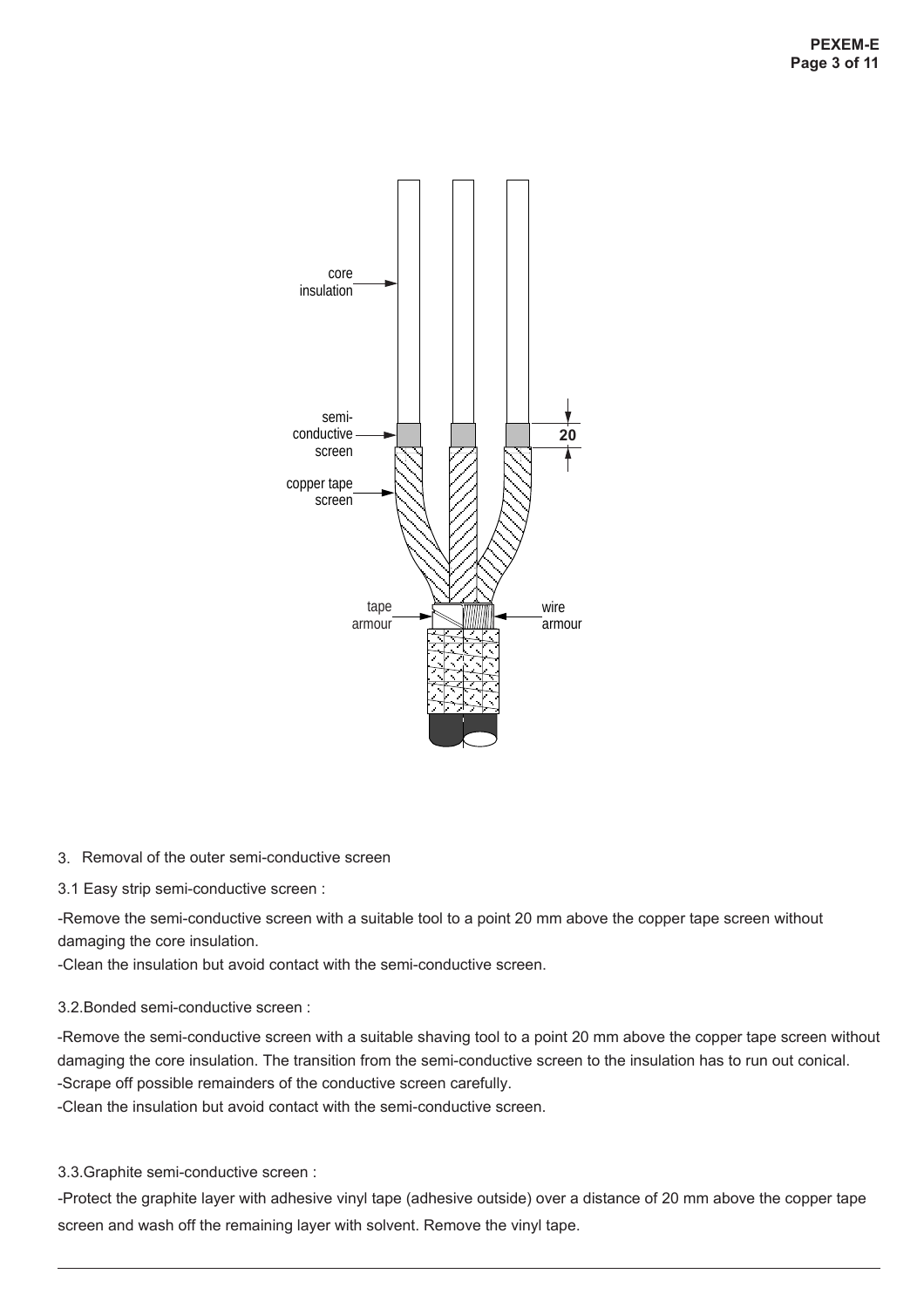### **PEXEM-E Page 4 of 11**



- 4. Connect earth braid to the copper tape screen of each core, either by soldering or other equivalent method. For cables with armour, also connect the earth braid to the armour by soldering or other equivalent method.
- 5. Remove conductive tapes and elements, if any, for longitudinal water tightness.
- 6. Remove the wire binders from the metal tape screens if used.



7. Fix the braid with a wire wrapping at 70 mm below the outer sheath. Cut the earth braids at the required length and crimp the cable lugs.

8. Apply a layer of red thermoplastic sealing tape (with 50% overlap) at 10 mm below the cable sheath edge, over the braids.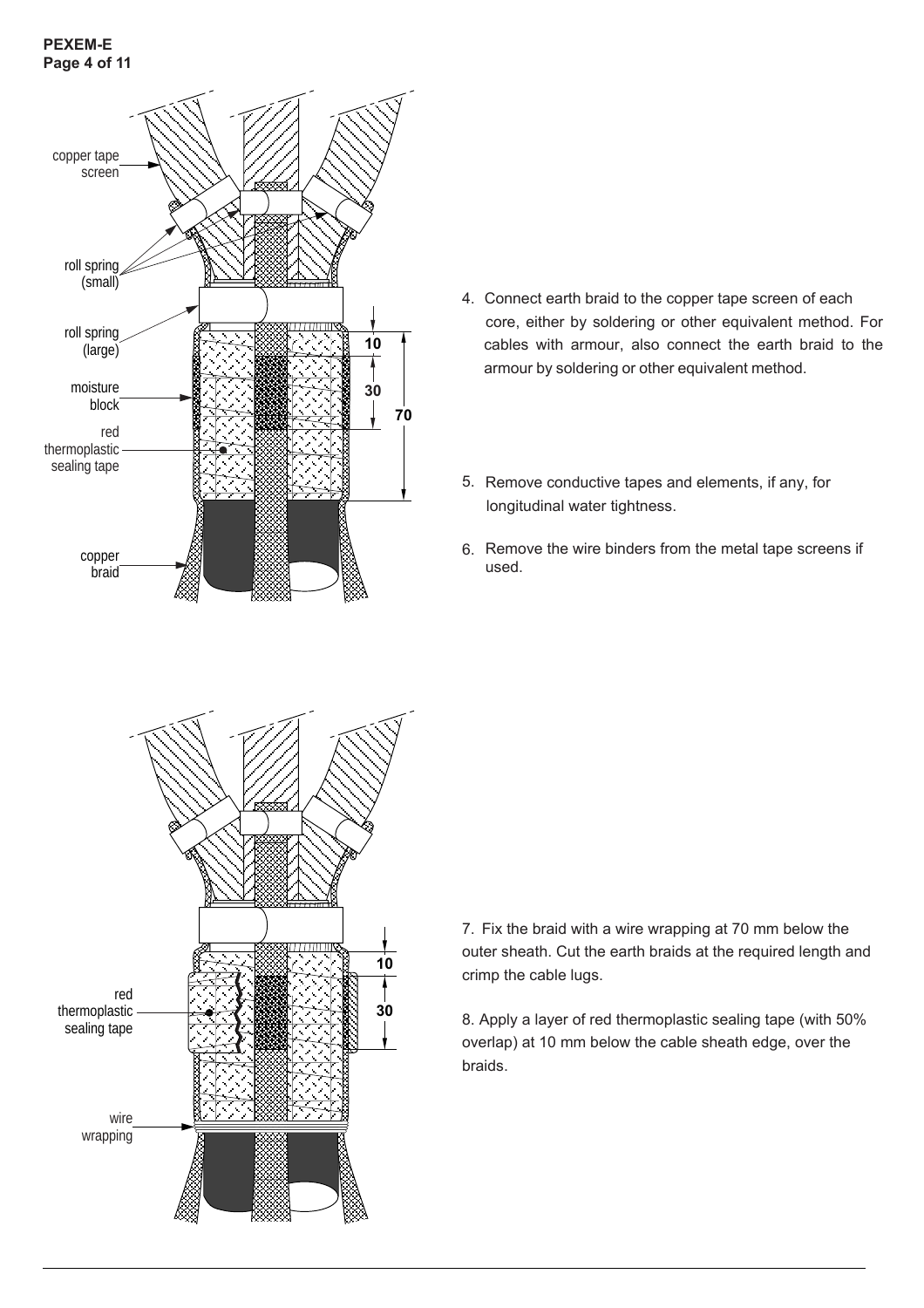

9. Wrap, while stretching, two layers of stress control tape on the cutback edge of the semi-conductive screen (not on graphite semiconductive layer) 10 mm above and 10 mm below the transition point.

10.Place the stress control tubes (black) over the cores and position them according to drawing.

Shrink down the tubings starting at the bottom and working upwards.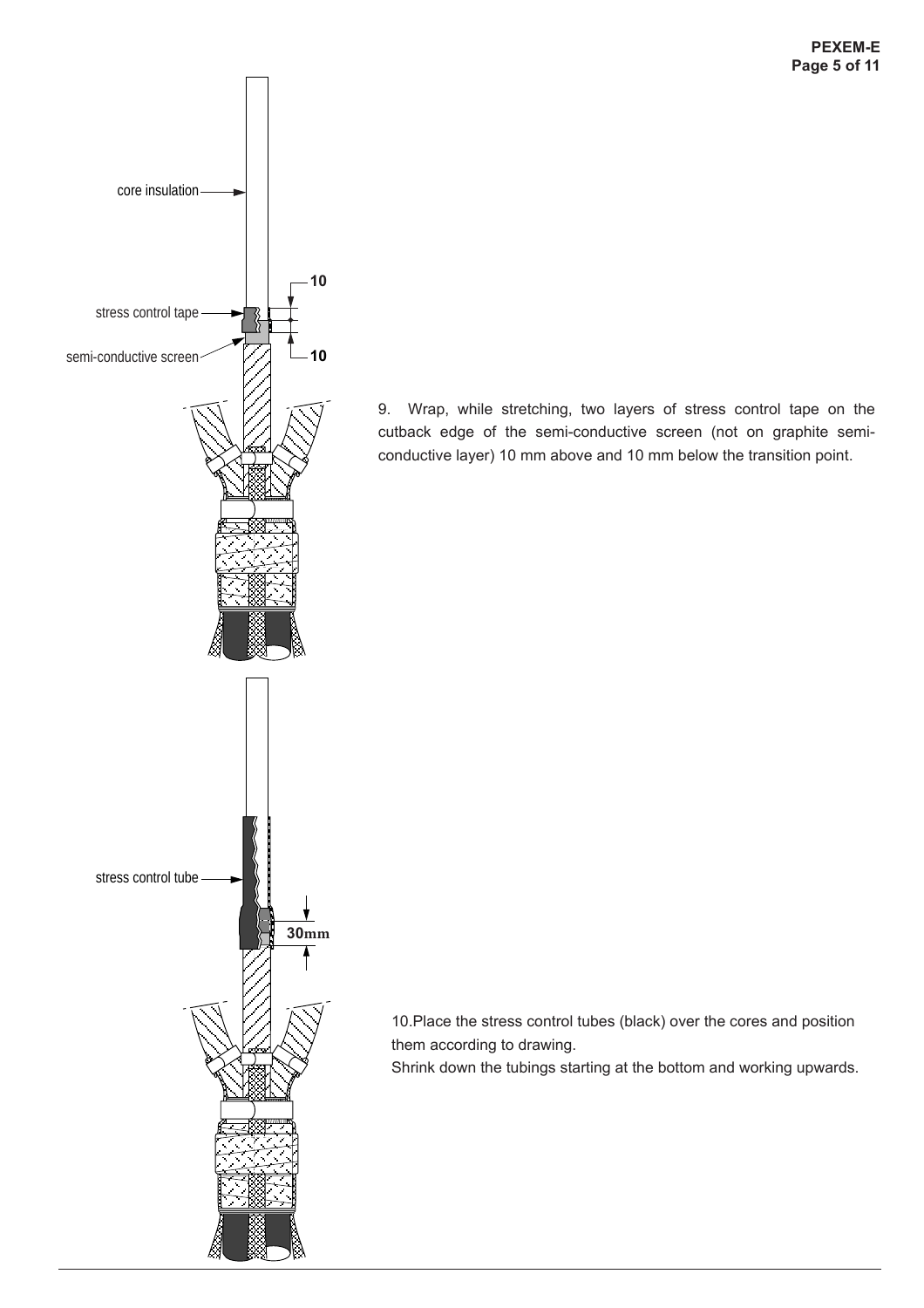

11. Pass the adhesive-coated breakout over the cores and pull it as far down into the crutch as possible. Shrink the breakout into place starting at the centre. Work first towards the lower end, then shrink the turrets onto the cores.

12. Apply one layer of red thermoplastic sealing tape on each turret.

13. Cut back the core insulation according to the dimension  $X$  ( $X =$  cable lug barrel depth + 5 mm). 14. Install and crimp the cable lugs and remove any sharp edges. Clean the lug barrels and the insulation.

15. Apply two layers of red thermoplastic sealing tape (50% overlap) on the cable lug barrels and fill the gap between core insulation and the cable lug barrel.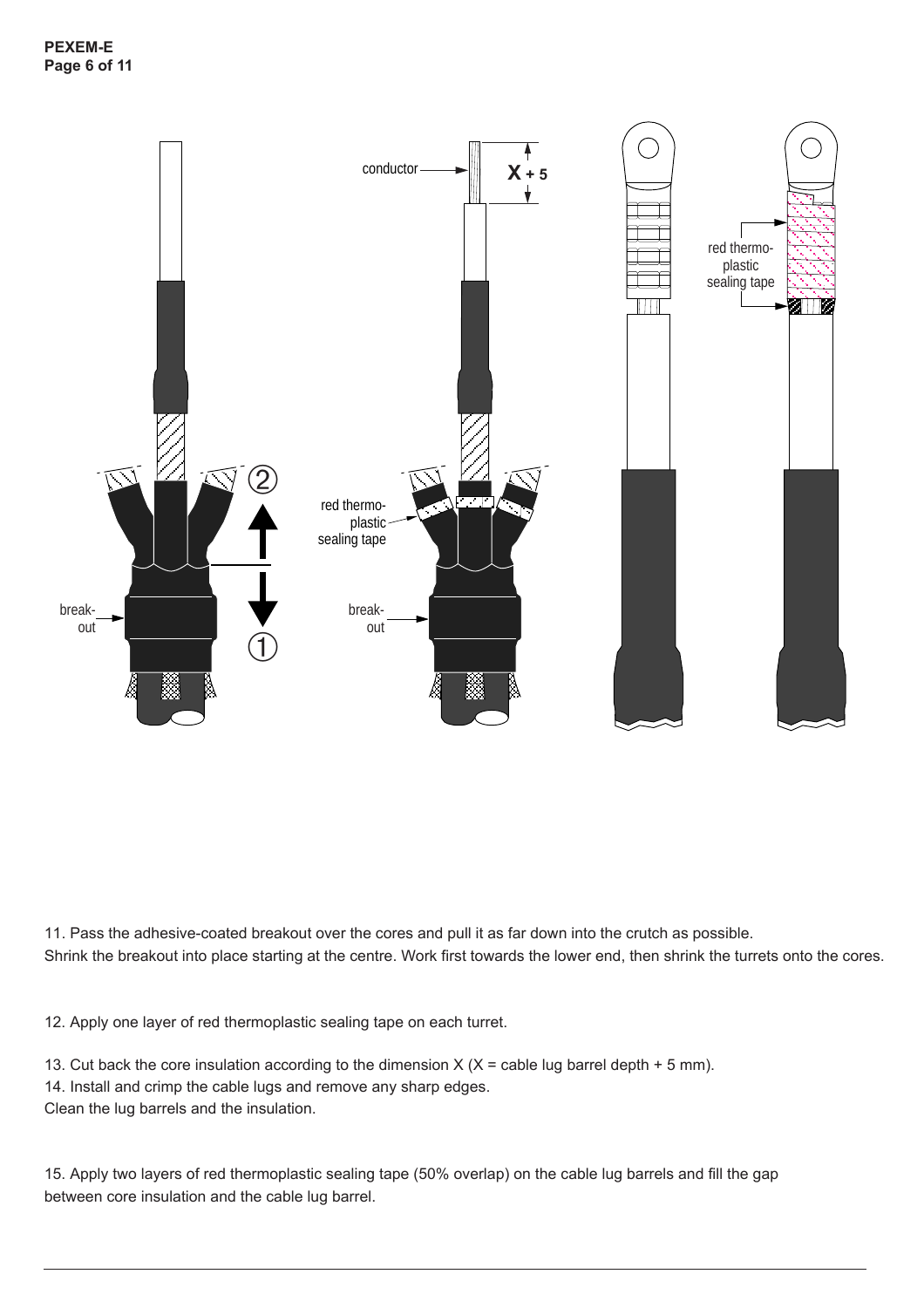

16. Place the insulation tubes over the cores. Push the tubings over the breakout turrets as far as possible and shrink down starting at the crutch.

Cut any excess tube on the cable lug barrel.

17. For indoor terminations above 12 kV and outdoor types, install the sheds and shrink them in place according the dimensions given on the drawing on page 10. Make sure that the core to core clearance between sheds is maintained with the cores in their final position.

**For cable with copper tape screen : continue the installation on page 10.**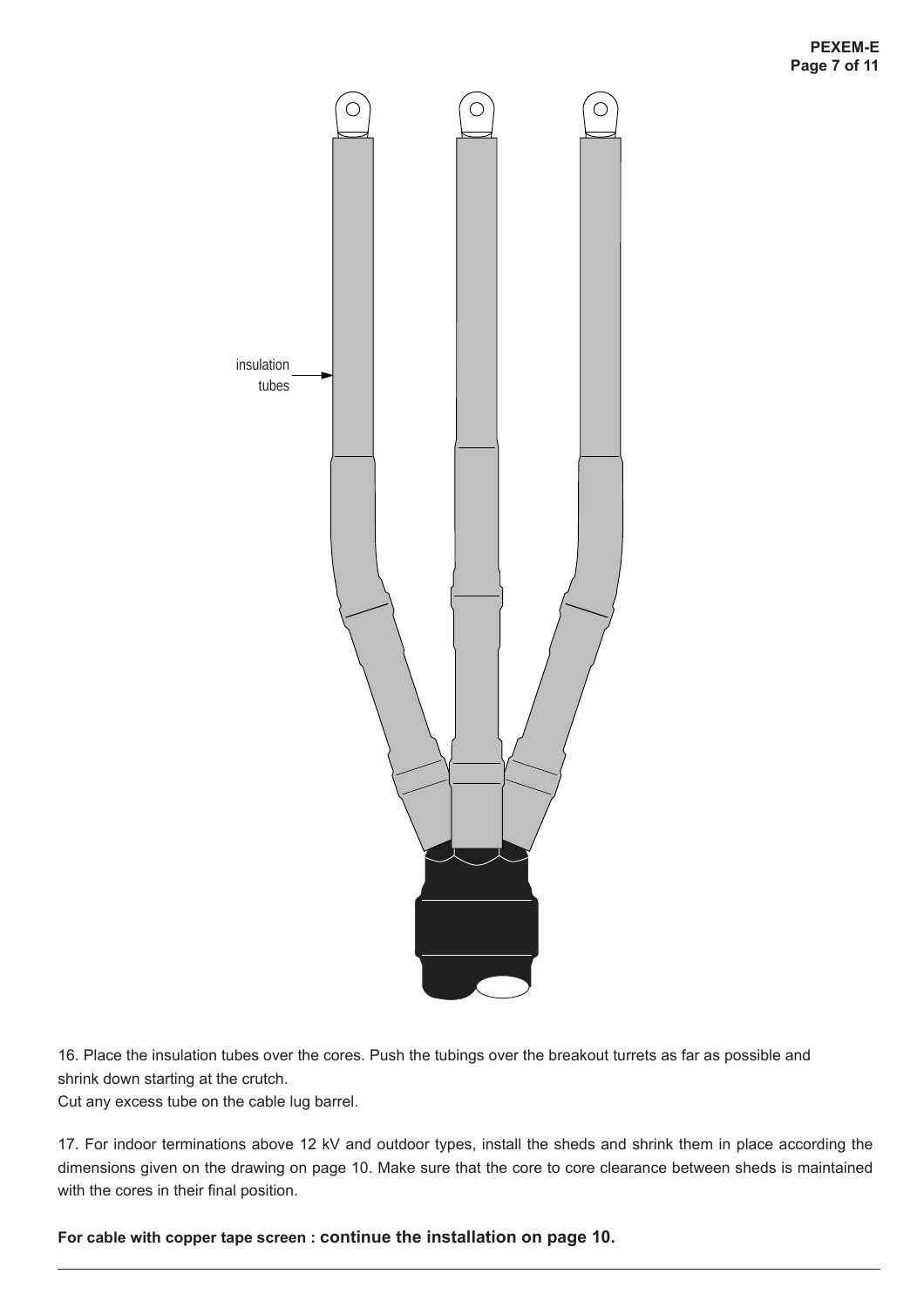

| Highest voltage for cable<br>(phase/phase)<br>(kV) | $\ast$<br>indoor straight<br>connection<br>(mm) | *<br>indoor crossed<br>connection<br>(mm) | $\ast$<br>outdoor<br>(mm) | (mm) |
|----------------------------------------------------|-------------------------------------------------|-------------------------------------------|---------------------------|------|
| 7.2                                                | 250                                             | 450                                       | 450                       | 190  |
| 12                                                 | 300                                             | 450                                       | 450                       | 190  |
| 17.5                                               | 350                                             | 500                                       | 500                       | 275  |
| 24                                                 | 450                                             | 500                                       | 500                       | 275  |
| 36                                                 | 600                                             | 700                                       | 700                       | 420  |

\*L = min. length required. The actual length will be determined by the overall geometry of the equipment and type of gland used.

1. Remove the outer cable sheath according to the dimension  $L + X (L = \text{see table}, X = \text{depth of cable lug barrel} + 5 \text{ mm}).$ Remove bedding tape and copper tape over wire screen.

 Clean the outer cable sheath over a distance of 70 mm and apply a layer of red thermoplastic sealing tape (with 50% overlap).

2. Bend back the copper wires over the sheath in a parallel way so that each wire rests upon the red thermoplastic sealing tape. Fix the wires with a wire wrapping (2 to 3 windings) at about 70 mm below the cutback edge of the sheath. Twist the copper wires together, cut them at the right length, and install the cable lug.

For cables with armour, also connect the wire screen to the armour by soldering or an other equivalent method.

3. Remove conductive tapes and elements, if any, for longitudinal water tightness.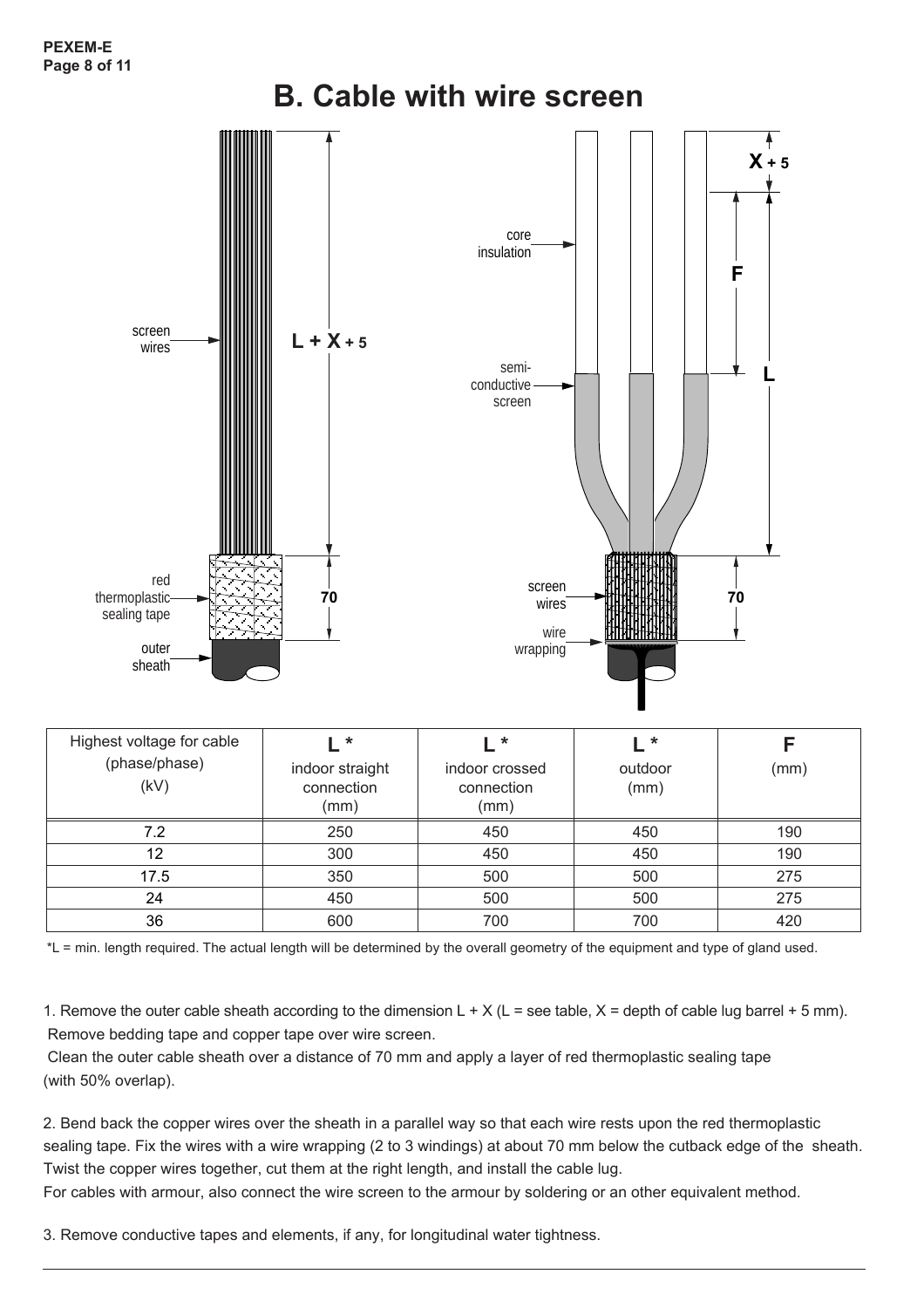

4. Wrap, while stretching, one layer of stress control tape on the cutback edge of the semi-conductive screen (not on graphite semiconductive layer) 10 mm above and 10 mm below the transition point.

5. Place the stress control tubes (black) over the cores and position them according to drawing.

Shrink down the tubings starting at the bottom and working upwards.

**Continue the installation starting at step 11 on page 6.**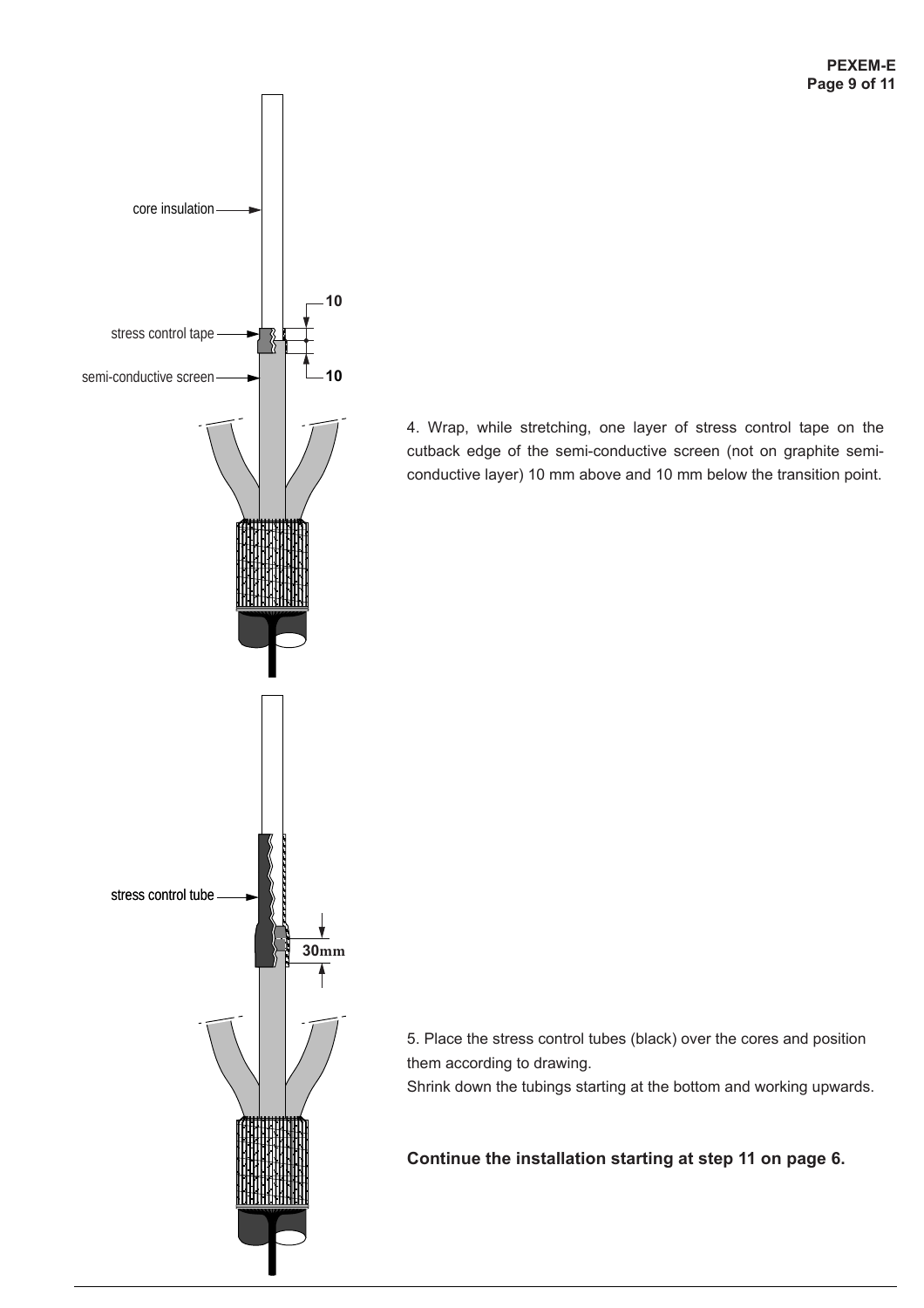### **INDOOR**







**36 kV**

**200**

| Minimum clearance between sheds: |     |    |      |    |    |
|----------------------------------|-----|----|------|----|----|
| Voltage (kV)                     | 7.2 | 12 | 17.5 | 24 | 36 |
| $a$ (mm)                         | 10  | 10 | 15   | 20 | 25 |

**OUTDOOR**